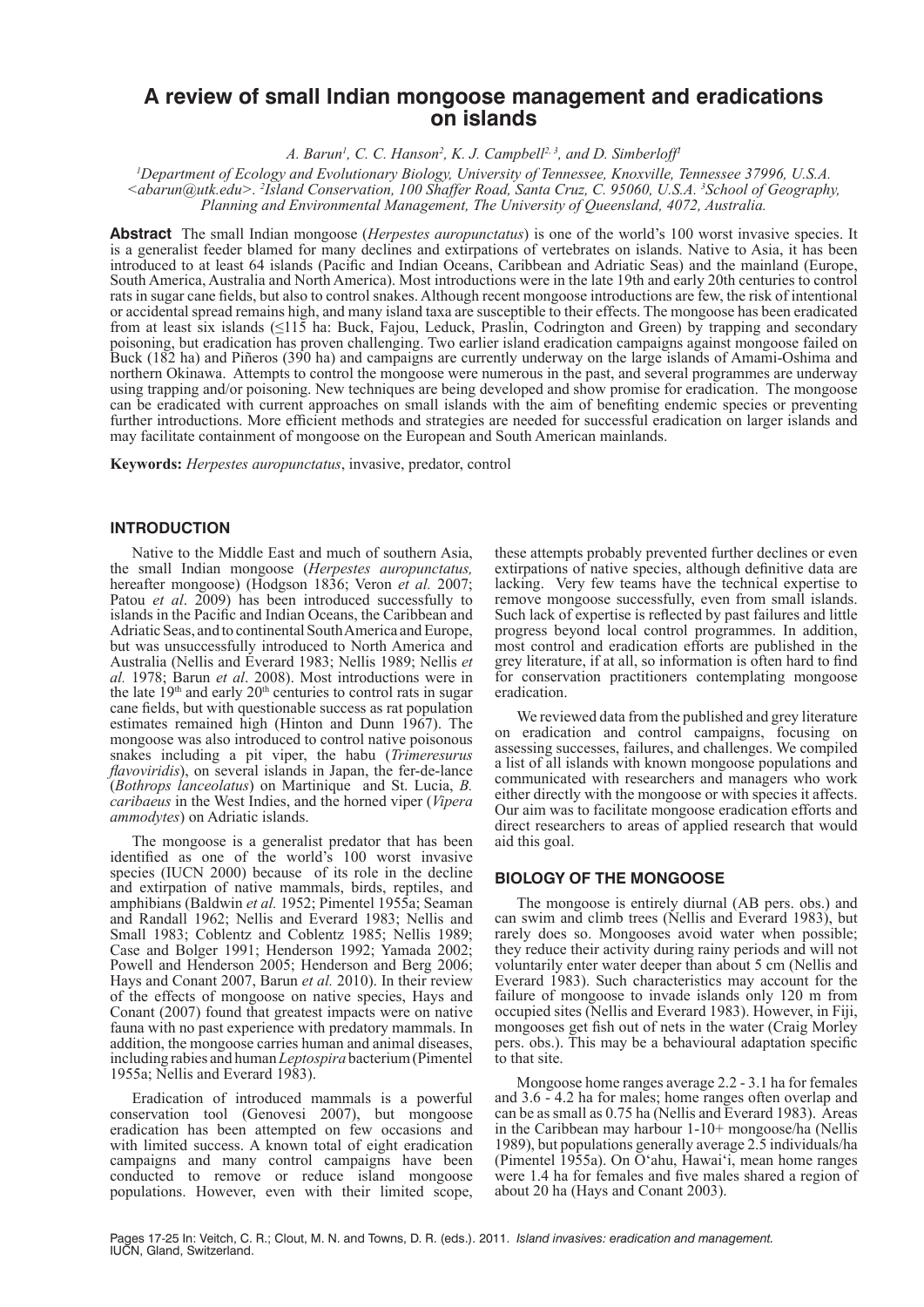Females are pregnant from February through August in Fiji (Gorman 1976b), the US Virgin Islands (Nellis and Everard 1983), and Hawai'i (Pearson and Baldwin 1953), but the mongoose on Grenada has a 10-month breeding season (Nellis and Everard 1983). Gestation takes 49 days, with litter size of 2.2 on average (range  $= 1 - 5$ ) (Nellis and Everard 1983). The number of litters produced annually has not yet been determined. Pups begin accompanying their mother on hunting trips at six weeks of age (about 200 g body mass). The youngest wild-caught pregnant female was four months old (Nellis and Everard 1983).

# **STATUS OF MONGOOSE POPULATIONS**

#### **Previous eradication attempts**

Globally, at least 64 islands harbour introduced mongooses (Table 1), which are also on the northeastern coastal fringe of South America (Guyana and Surinam; Nellis 1989) and in Adriatic Europe (Croatia, Bosnia and Herzegovina, Montenegro; Barun *et al.* 2008).

Mongoose have been eradicated from six islands and were prevented from establishing on mainland North America when the first few immigrants were caught on Dodge Island, Florida. On Praslin Island, one mongoose was caught in a baited box trap (Dickinson et al. 2001, Quentin Bloxam pers. comm.). The Virgin Islands Division of Fish and Wildlife eradicated a breeding population of mongooses in the 1970s from Leduck Island using 19 x 19 x 48 cm Tomahawk box traps with meat bait (Nellis 1982) and another population from Buck Island in the 1980s also with box traps. This latter success followed an earlier failed attempt (see below). Buck Is has since remained free of the mongoose (McNair 2003; David Nellis pers. comm.).

A campaign on the French West Indian possession of Fajou Island used box-trapping for mongooses and possibly secondary poisoning from a simultaneous rat (*Rattus rattus*) and house mouse (*Mus musculus*) eradication effort using 50 ppm bromadiolone paraffin baits (Lorvelec *et al*. 2004). All trapped mongooses were dissected and none showed toxic bait in the stomach or haemorrhagic syndrome. During a one-month campaign in 2001, 18 people worked full-time to eradicate these three species.

The Antiguan Racer Conservation Project eradicated very small mongoose populations from two islands off Antigua in the West Indies. On Codrington Island, mongoose were eradicated using secondary poisoning from ingesting rats (*Rattus rattus*) poisoned with brodifacoum. The bodies of two poisoned mongooses were found (likely the total number that had been present on this very small island). There is also anecdotal evidence that mongooses were present on Green Island at least one year prior to the rat eradication but were absent afterwards. However, no mongoose carcasses were found during the rat eradication campaign (Jennifer Daltry pers. comm.).

In 1976, the US Fish and Wildlife Service received reports of a mongoose sighting at the Port of Miami on Dodge Island, Florida. Trapping conducted in the area yielded one young female. Interviews with people in the area revealed that two other mongooses had been killed by vehicles a month earlier (Nellis *et al*. 1978).

Failed mongoose eradications include Isla Piñeros, Puerto Rico, and an early attempt on Buck Island. The latter eradication campaign was initiated by the US National Park Service in 1962 (Everard 1975; cited by Everard and Everard 1992). After 10 years of trapping and poisoning, mongooses remained, and eradication efforts

were eventually stopped because the ranger conducting the programme was transferred (Nellis *et al.* 1978, Nellis pers. comm)

On Isla Piñeros fish baits with thallium sulfate may have killed all adult mongooses, which ceased to appear in traps seven days after poisoning began. However, four months later several juvenile mongooses were trapped, indicating that either they had been present in dens, had been too small to spring the traps, and/or bait density had been insufficient to put these juvenile mongooses at risk possibly owing to a reduced home range (Pimentel 1955b).

#### **Current eradication campaigns**

We know of only two current island efforts to eradicate the mongoose. Both attempts are in Japan where the mongoose is present on Okinawa and Amami-Oshima in the Ryukyu Islands, and on the main island of Kyushu. The Kyushu population is regarded by some as a recent discovery, but according to locals, mongoose have been there for at least 30 years.

On Amami-Oshima, the Japanese Ministry of the Environment began intensive mongoose control in 2000. Earlier control by local governments of Naze city (1993-2003, 128 km2 ), Sumiyo Village (1998-2002, 118 km<sup>2</sup>), and Yamato Village (1995-2003, 90 km<sup>2</sup>) captured 8,229 mongooses from 1993 until 1999. In an extensive alien eradication programme initiated by the Ministry of the Environment, mongooses were livetrapped by local residents, mainly on a bounty system from 2000 until 2004. Between 60,000 to 317,000 trap-nights and 40 to 131 trappers captured 16,636 mongooses over the five years. The trappers were paid about US\$ 20 per mongoose the first year, about US\$ 36 the second and third years, and about US\$ 45 the last year to try to increase incentives at low abundance. In 2003, three full-time trappers were employed to capture mongooses in low-density areas and began using kill traps. In 2009, 44-48 people were working full-time as Amami Mongoose Busters. Over a five-year period from 2005 until 2009, the Amami Mongoose Busters captured over 7,500 mongooses. From 2000 until 2004 about US\$ 1,140,000 (122,000,000 JPY) was spent on the Amami-Alien control programme and from 2005 to 2009 about US\$ 7,224,000 (695,000,000 JPY) on the Amami-Mongoose eradication programme (Abe *et al.* 1991; Ishii 2003; Yamada 2002; Yamada and Sugimura 2004; Shintaro Abe pers. comm.). A continuing eradication effort is planned until 2014.

On Okinawa, the Okinawa prefecture and the Japanese Ministry of the Environment initiated an alien control programme (2000-2004) in the Yambaru area of the northern part of the island, and in 2005 this became an eradication campaign. By 2009, 30 people were employed as full-time Yambaru Mongoose Busters. About four km of mongooseproof fence was constructed in 2005 and 2006 by Okinawa prefecture to separate the trapped area (about 30,000 ha) from the uncontrolled area. From 2000 until 2004, 1831 mongooses were captured with 555,000 trap-nights, and from 2005 until 2009 the Yambaru Mongoose Busters captured over 2680 mongooses with 2,431,000 trap-nights. The total cost for the eradication programme from 2005 until 2009 in the Yambaru area by Okinawa prefecture was about US\$ 5,058,000 (486,000,000 JPY including fence construction) and for the mongoose eradication programme by the Ministry of the Environment was about US\$ 2,352,000 (226,000,000 JPY) (Yamada and Sugimura 2004, Shintaro Abe pers. comm.).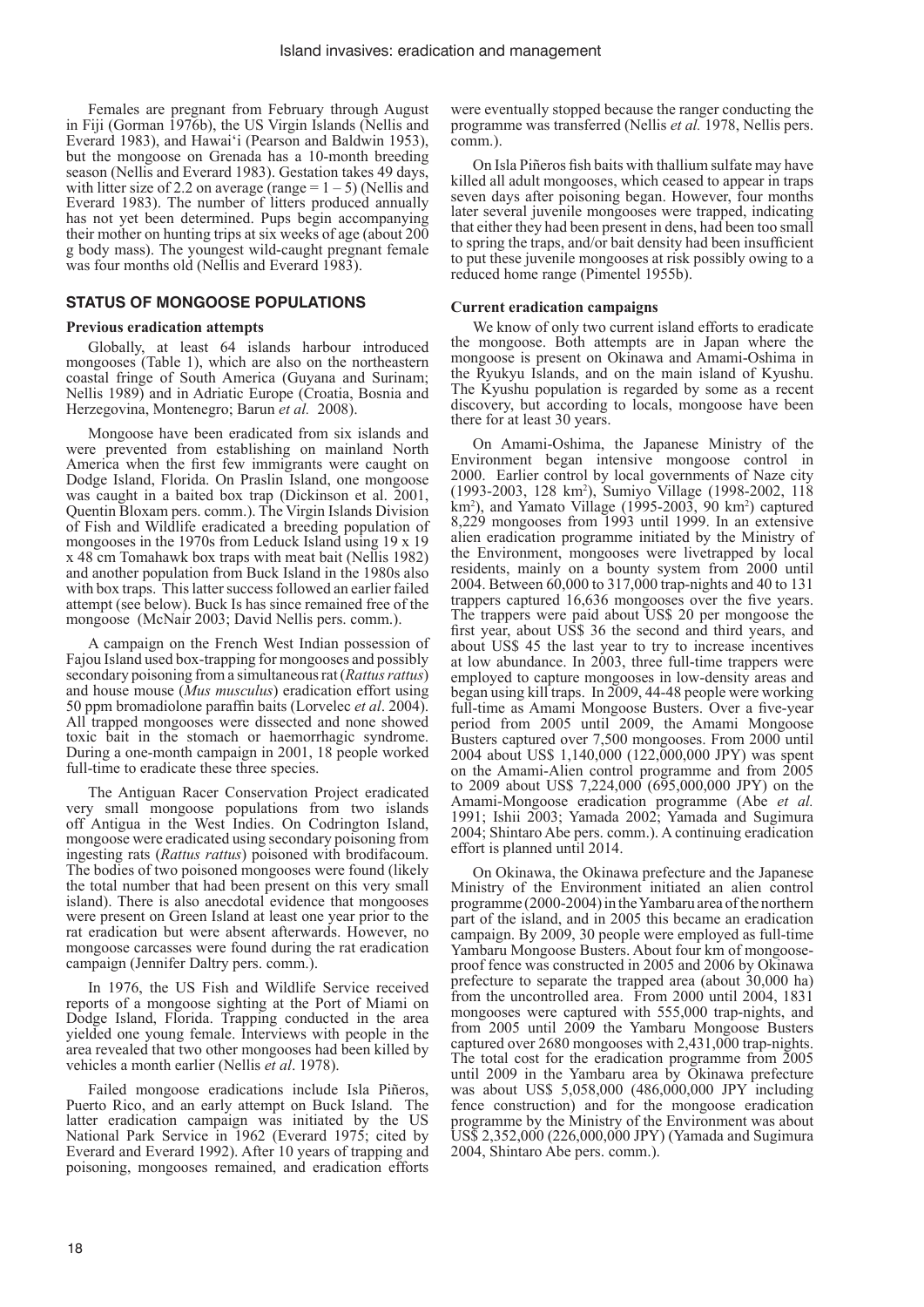#### **Past and present "control"/management**

#### *Adriatic*

In Europe, the mongoose is present on the Croatian islands of Mljet, Korčula, Hvar, Čiovo, Škrda, and Kobrava, as well as the Pelješac Peninsula. The species has recently spread along the coast in Croatia, Bosnia and Herzegovina, and Montenegro at least as far as the Albanian border (Barun *et al.* 2008, Ćirović *et al.* 2011), but the full extent of the range is unknown. The coastal spread of mongoose may have resulted from several separate introductions. Two private mongoose control campaigns are being conducted by local hunters on Hvar and on Čiovo. On Hvar, under the guise of predator control, hunters are required annually either to pay a fee (equivalent to C. \$US100) or to submit three mongoose tails or one tail of a native stone marten (*Martes foina*). Most mongooses are trapped there in locally made cages or leg-hold traps. On Ciovo, the only Adriatic island with the mongoose and not the stone marten, the regional hunting organization distributes "rat" poison for mongoose control during the annual autumn meeting (this procedure is illegal in Croatia, so we could not determine which poison).

# *Caribbean*

In the Caribbean, the mongoose is present on 33 islands, many of which have no control (Table 1). Of the occupied islands in the British Virgin Islands, only Jost Van Dyke (JVD) has ongoing mongoose control. The mongoose was introduced to JVD in the 1970s to get rid of the rear-fanged colubrid snake (*Borikenophis portoricensis*). In 2006, the JVD Preservation Society with the help of several volunteers started live-trapping mongooses (Susan Zaluski pers. comm.).

In Puerto Rico, the US Forest Service and USDA APHIS Wildlife Services livetrapped in El Yunque National Forest to protect the critically endangered Puerto Rican parrot (*Amazona vittata*). The US Forest Service annually spends about \$10,000 a year with two personnel who trap periodically, so the cost for mongoose control alone is difficult to estimate. A scheduled control of rabies virus vectors was planned for 2010, and targets included the mongoose (Everard and Everard 1992; Pimentel 1955b; Felipe Cano pers. comm.).

In Jamaica, the Jamaican Iguana Recovery Group collaborated in 1997 with Fort Worth Zoo, Milwaukee County Zoo, Zoological Society of San Diego and the University of the West Indies, Mona, to initiate a mongoose control operation in the central Hellshire Hills to protect the critically endangered Jamaican iguana (*Cyclura collei*). Live traps are operational every day and >1000 mongooses have been trapped to date. The approximate cost is US\$ 400/month for the salary for one person (Byron Wilson pers. comm.). Two islands near Jamaica, Goat Major and Goat Minor, have been proposed for simultaneous eradication of mongooses and cats, in addition to goats.

On the US Virgin Island of St. Croix, USFWS conducts small-scale mongoose control near sea turtle nesting sites during the turtle breeding season at Sandy Point National Wildlife Refuge (Claudia Lombard pers. comm.). Tomahawk traps are used along 200 to 500-m lines along the beach vegetation. A similar mongoose trapping programme by Virgin Islands National Park staff has been ongoing for five years on St. John. Mongooses are livetrapped on beaches at Hawksnest, Dennis, Jumbi, Trunk, Cinnamon, Maho, Francis, Leinster, Coccoloba, Western Reef Bay, Genti, Little Lameshur, Great Lameshur, and Salt Pond Bay; salt ponds; the National Park Service visitor center, and along

some roadways on the north shore (Carrie Stengel pers. comm.).

On St Lucia, the Durrell Wildlife Conservation Trust and St. Lucia Forestry Department (Ministry of Agriculture, Lands, Forestry and Fisheries) conducted two short removal experiments using live traps with chicken bait at an iguana nesting site (Matt Morton pers. comm.).

In 1902, the Agricultural Society on Trinidad started a bounty system of paying per carcass turned in; 30,895 mongooses were turned in from 1902 to 1908 and 142,324 from 1927 to 1930. We do not know when the bounty system stopped operating (Urich 1931).

In 1977, between July and December, a mongoose control operation performed by the Public Health Agency on Guadeloupe yielded 15,787 mongooses (Botino 1977 in Pascal *et al*. 1996), but the capture technique details are unknown because all mongooses were submitted by local residents.

On Cuba, nation-wide mongoose rabies control was undertaken between 1981 and 1985. In the municipality of Arabos, Matanzas Province, in 1984, the mongoose control was carried out by injecting 1,161,682 eggs with strychnine sulfate. Eggs were placed in bamboo or tin pipes to protect them from other animals. Non-poisoned baits were used in mongoose traps that were spaced about 30 m apart over an unknown area. Five to ten people worked per team for a total of about 500 people during that entire operation (Everard and Everard 1992).

In the mid-1970s, mongoose rabies control was undertaken throughout Grenada using sodium fluoroacetate (1080) in 50g of glutinous boiled cowhide. Sixteen baiters/ trappers and staff using two vehicles distributed about 300 baits per baiter every day for about nine months. Average mongoose densities dropped from 7.4 to 2.5, but within six months the population recovered (Everard and Everard 1992).

#### *Pacific*

In the Hawaiian islands, many sightings of mongooses and one road kill in the 1970s were reported on Kauai but none have been trapped recently despite an extensive effort over the entire island. Elsewhere, widespread control or eradication is not being attempted, but mongoose control is performed in many small (<100 ha) areas to protect birds in upland native bird sanctuaries, wetlands, and wet forests during the breeding season. Agencies involved include the US Fish and Wildlife Service, Hawaii Nature Conservancy, Hawaii State Department of Land and Natural Resources (Wildlife Division), US National Park Service, USDA Wildlife Services, (Department of Army) along with private landowners. Live-traps (Tomahawk) and registered (SLN-Hawaii) diphacinone (50 ppm) wax bait (in bait stations) are employed. The US Department of Agriculture on the island of Hawaii has recently completed field studies evaluating various lures, attractants, and bait types (Pitt and Sugihara 2009). Staff performing mongoose control work are also responsible for other duties, so it is difficult to estimate the total cost for the State of Hawaii (Robert Sugihara pers. comm.).

The small Indian mongoose occurs on 13 islands in Fiji, where a recent molecular study also identified some populations of the Indian brown mongoose, *Herpestes fuscus* (Morley 2004, 2007; Patou *et al.* 2009). Currently there are no attempts to eradicate either mongoose species from any of the Fijian islands (Craig Morley pers. comm.).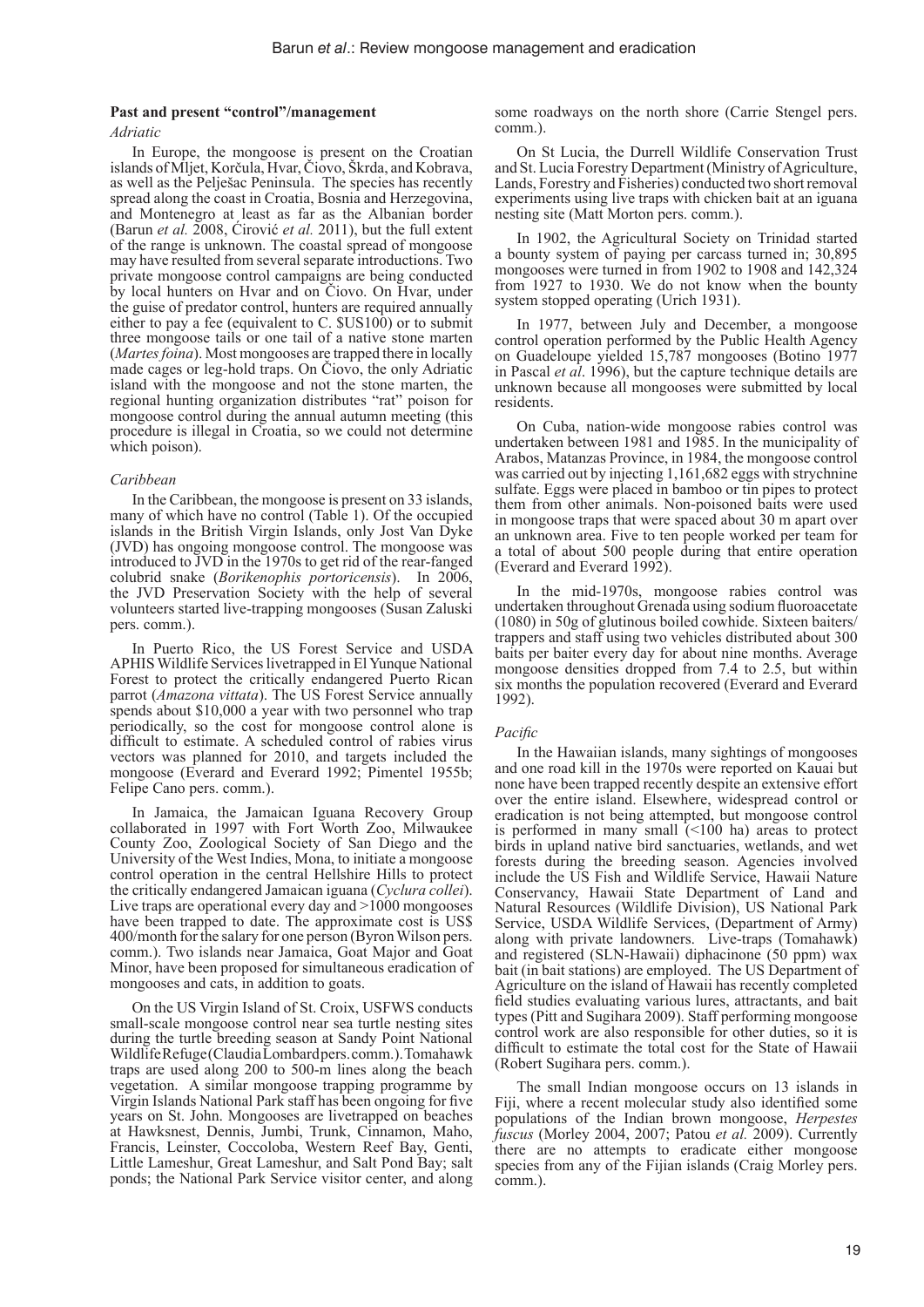**Table 1** World list of islands separated into geographic areas and mainland areas where the small Indian mongoose was introduced; islands marked + are interconnected; GID # is Global Island Database number for each island; if the status column is empty then there are no known control attempts.

| <b>Island</b>                 |                | <b>GID#</b> Country                  | Area (ha) Humans Status |                |                                                   | <b>Refs</b><br>(presence) | <b>Refs</b><br>(control) |
|-------------------------------|----------------|--------------------------------------|-------------------------|----------------|---------------------------------------------------|---------------------------|--------------------------|
| <b>Adriatic</b>               |                |                                      |                         |                |                                                   |                           |                          |
| Hvar                          |                | 6760 Croatia                         | 29,737                  | Yes            | Hunters trapping                                  | 53; 2                     | $\overline{2}$           |
| Korčula                       |                | 7300 Croatia                         | 27,840                  | Yes            |                                                   | 53; 2                     |                          |
| Mljet                         |                | 13790 Croatia                        | 9800                    | Yes            |                                                   | 53; 2                     |                          |
| Škrda                         |                | 129520 Croatia                       | 200                     | N <sub>0</sub> |                                                   | 53                        |                          |
| Kobrava                       |                | 240130 Croatia                       | 52                      | N <sub>0</sub> |                                                   | 25                        |                          |
| Čiovo                         |                | 28550 Croatia                        | 2900                    | Yes            | Hunters poisoning, low<br>pop, bridge to mainland | 53; 2                     | $\overline{2}$           |
| Caribbean                     |                |                                      |                         |                |                                                   |                           |                          |
| Jost Van Dyke                 | 58740          | British Virgin Is                    | 850                     | Yes            | <b>JVD</b> Preservation Soc<br>traps              | 40                        | 52                       |
| Tortola +                     |                | 19250 British Virgin Is              | 5570                    | Yes            |                                                   | 40                        |                          |
| <b>Beef Island</b>            |                | 88670 British Virgin Is              | 372                     | Yes            |                                                   | 40                        |                          |
| Praslin                       | No             | St Lucia                             | 1                       | N <sub>0</sub> | Eradicated                                        | 15                        | 15; 47                   |
| Trinidad                      | 1110           | Trinidad & Tobago                    | 476,800                 | Yes            |                                                   | 59                        | 54                       |
| Antigua                       |                | 7140 Antigua & Barbuda               | 28,100                  | Yes            |                                                   | 40                        |                          |
| Codrington                    |                | 84837 Antigua & Barbuda              | 0.5                     | N <sub>0</sub> | Eradicated                                        | 26                        | 26                       |
| Green                         |                | 28660 Antigua & Barbuda              | 43                      | N <sub>0</sub> | Eradicated                                        | 26                        | 26                       |
| Nevis                         |                | 14620 St Kitts & Nevis               | 9300                    | Yes            |                                                   | 40                        |                          |
| <b>St Kitts</b>               |                | 9890 St Kitts & Nevis                | 16,800                  | Yes            |                                                   | 40                        |                          |
| St Martin                     |                | 14960 France/Netherl'ds <sup>1</sup> | 8720                    | Yes            |                                                   | 40                        |                          |
| <b>Barbados</b>               |                | 5200 Barbados                        | 43,100                  | Yes            |                                                   | 40                        |                          |
| Piñeros                       |                | 170660 US, Puerto Rico               | 390                     | N <sub>0</sub> | Failed eradication<br>attempt; no control         | 46                        | 46                       |
| Vieques                       |                | 11440 US, Puerto Rico                | 13,500                  | Yes            |                                                   | 40                        |                          |
| <b>Buck Island</b>            | 389000 US      |                                      | 72                      | N <sub>0</sub> | Eradicated                                        | 38                        | 38; 33; 44               |
| St Croix                      | 8350 US        |                                      | 21,466                  | Yes            | Localised control                                 | 40                        | 11                       |
| St John                       | 20180 US       |                                      | 5080                    | Yes            | Localised control                                 | 40                        | 12; 9                    |
| Leduck                        | 75128 US       |                                      | 5.7                     | N <sub>0</sub> | Eradicated                                        | 39                        | 39                       |
| <b>St Thomas</b>              | 16970 US       |                                      | 8090                    | Yes            | Low population                                    | 40                        |                          |
| Water Island                  | 18293 US       |                                      | 199                     | Yes            |                                                   | 40                        |                          |
| Hispaniola                    | 210            | Haiti/Dom.Rep.                       | 7,648,000               | Yes            |                                                   | 40                        |                          |
| Carriacou                     |                | 26610 Grenada                        | 3770                    | Yes            |                                                   | 20                        |                          |
| Grenada                       | 6510           | Grenada                              | 34,400                  | Yes            | Rabies control                                    | 40                        | 17                       |
| Puerto Rico                   | 790            | <b>USA</b>                           | 910,400                 | Yes            | Rabies control                                    | 40                        | 17; 46; 18               |
| St Lucia                      |                | 4090 St Lucia                        | 63,980                  | Yes            | Localised control                                 | 40                        | 32                       |
| St Vincent                    |                | 6160 St Vincent                      | 38,900                  | Yes            |                                                   | 40                        |                          |
| Cuba                          | 150            | Cuba                                 | 11,086,100              | Yes            | Rabies control                                    | 40; 3; 4                  | 17                       |
| Romano                        | 4030           | Cuba                                 | 77,700                  | Yes            |                                                   | 3; 4                      |                          |
| Sabinal                       | $---$          | Cuba                                 | 33,500                  | Yes            |                                                   | 3; 4                      |                          |
| Jamaica                       | 660            | Jamaica                              | 1,118,960               | Yes            | Localised control                                 | 16                        | 7                        |
| Goat Major +                  | $\overline{a}$ | Jamaica                              | 200                     | N <sub>0</sub> |                                                   | 20                        | 24                       |
| Goat Minor                    |                | 174550 Jamaica                       | 335                     | N <sub>0</sub> |                                                   | 20                        | 24                       |
| La Desirade                   |                | 35740 France, DOM                    | 2,064                   | Yes            |                                                   | 40                        |                          |
| Fajou                         | 18             | France, DOM                          | 115                     | N <sub>0</sub> | Eradicated                                        | 28                        | 28; 34                   |
| Grande-Terre,<br>Guadeloupe + |                | 2330 France, DOM                     | 63,900                  | Yes            |                                                   | 40                        | 5                        |
| Basse-Terre,                  |                | 2330 France, DOM                     | 87,570                  | Yes            |                                                   | 40                        | 5                        |
| Guadeloupe                    |                |                                      |                         |                |                                                   |                           |                          |
| Marie Galante                 |                | 10280 France, DOM                    | 15,800                  | Yes            |                                                   | 40                        |                          |
| Martinique                    |                | 2710 France, DOM                     | 112,800                 | Yes            |                                                   | 40                        |                          |
| Africa                        |                |                                      |                         |                |                                                   |                           |                          |
| Mafia                         | 5130           | Tanzania                             | 39,400                  | Yes            |                                                   | 59                        |                          |
| Grand Comoro                  | 2840           | Comoros                              | 114,800                 | Yes            |                                                   | 29;58                     |                          |
| Mauritius                     | 1970           | Mauritius                            | 204,000                 | Yes            | Localised control                                 | 30                        | 49; 8                    |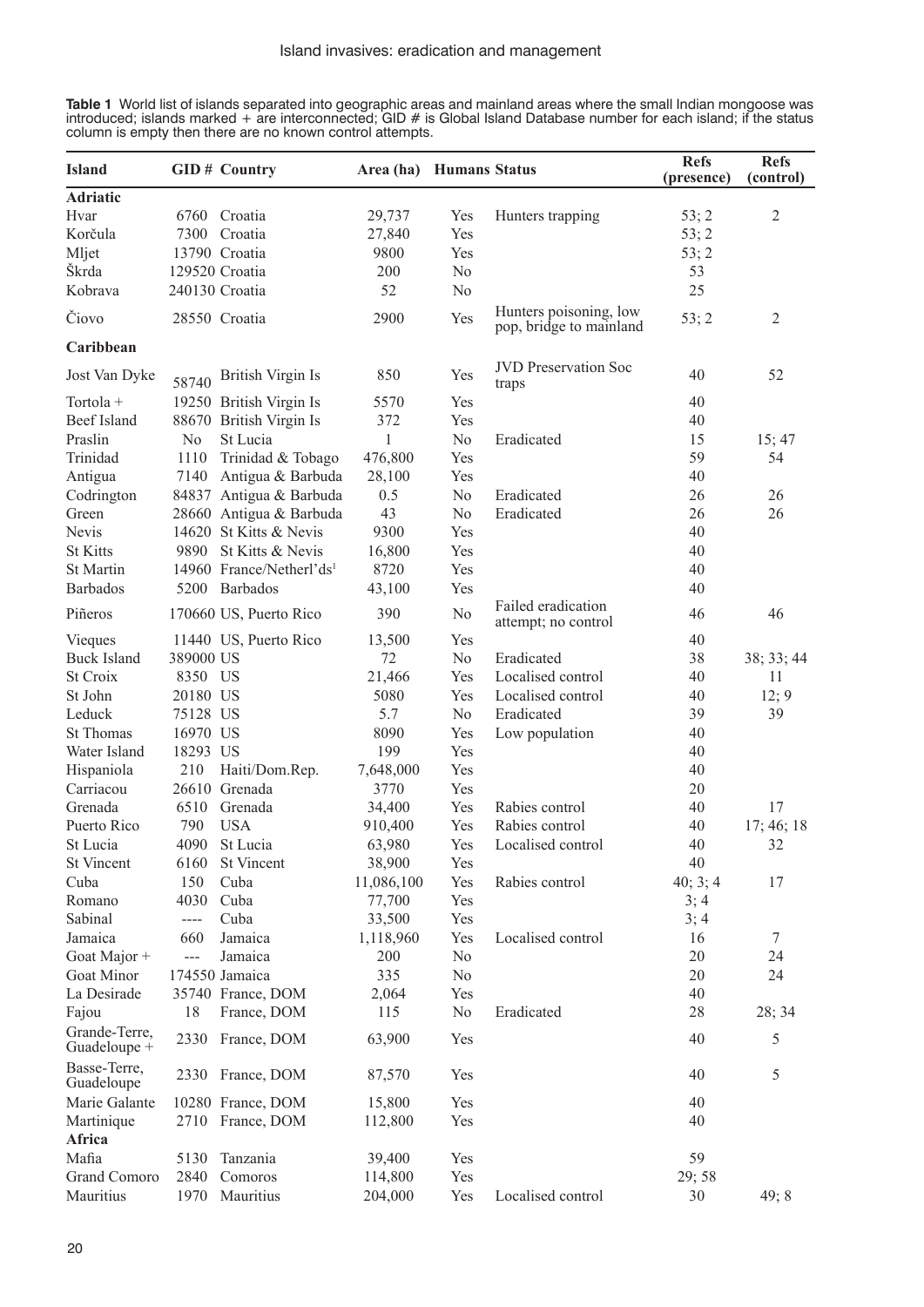| <b>Island</b>                   |             | <b>GID#</b> Country | Area (ha) Humans Status |           |                                            | <b>Refs</b><br>(presence) | <b>Refs</b><br>(control) |
|---------------------------------|-------------|---------------------|-------------------------|-----------|--------------------------------------------|---------------------------|--------------------------|
| Pacific                         |             |                     |                         |           |                                            |                           |                          |
| Beqa                            | 25200 Fiji  |                     | 3620                    | Yes       |                                            | 35;13                     |                          |
| Kioa                            | 37310 Fiji  |                     | 1860                    | Yes       |                                            | 35;13                     |                          |
| Macuata-i-wai                   | 102480 Fiji |                     | 306                     | fishermen |                                            | 35;13                     |                          |
| Malake                          | 84630 Fiji  |                     | 453                     | Yes       |                                            | 35;13                     |                          |
| Nananu-i-ra                     | 111410 Fiji |                     | 270                     | Yes       |                                            | 35;13                     |                          |
| Nananu-i-cake                   | 127260 Fiji |                     | 300                     | 1 family  |                                            | 35;13                     |                          |
| Nasoata                         | 25          |                     | 74                      | 1 family  |                                            | 13                        |                          |
| Vanua Levu                      | 980         | Fiji                | 553,500                 | Yes       |                                            | 35;13                     |                          |
| Viti Levu                       | 680         | Fiji                | 1,038,700               | Yes       |                                            | 36; 35; 13                |                          |
| Yanuca                          | 134480 Fiji |                     | 154                     | Yes       |                                            | 35;13                     |                          |
| Druadrua                        | 90100 Fiji  |                     | 390                     | Yes       |                                            | 35;13                     |                          |
| Mavuva                          | 49          | Fiji                |                         | Yes       |                                            | 35;13                     |                          |
| Rabi (Rambi)                    | 66040 Fiji  |                     | 6878                    | Yes       |                                            | 35;13                     |                          |
| Hawaii                          | 700         | USA, Hawaii         | 1,043,200               | Yes       | Localised control                          | 6                         | 51;48                    |
| Kauai                           | 2360        | USA, Hawaii         | 162,400                 | Yes       | Seen 1970s, not since                      | 55;10                     | 48                       |
| Maui                            | 1950        | USA, Hawaii         | 188,700                 | Yes       |                                            | 41;19                     |                          |
| Molokai                         | 3700        | USA, Hawaii         | 67,600                  | Yes       |                                            | 41;19                     | 48                       |
| Oahu                            | 2210        | USA, Hawaii         | 157,400                 | Yes       |                                            | 42; 19                    | 48                       |
| Amami-<br>Oshima                | 3610        | Japan               | 71,200                  | Yes       | Ongoing eradication                        | $\mathbf{1}$              | 1; 56; 57;               |
| Okinawa                         | 2630        | Japan               | 227,130                 | Yes       | Localised control                          | 27                        | 23<br>50                 |
| Kyusyu                          | 330         | Japan               |                         | Yes       | Recent find, but present<br>about 30 years | 37                        |                          |
| Ambon                           | 3470        | Indonesia           | 77,500                  | Yes       |                                            | 19                        |                          |
| Upolu                           | 2680        | Samoa               | 111,500                 | Yes       | Recent intro Aleipata area                 | 31                        |                          |
| New Caledonia                   | 490         | New Caledonia       |                         | Yes       | Recently introduced                        | 45                        |                          |
| <b>MAINLAND</b>                 |             |                     |                         |           |                                            |                           |                          |
| Guyana                          | ----        | South America       | Unknown                 | Yes       |                                            | 40; 21; 22                |                          |
| Suriname                        | ----        | South America       | Unknown                 | Yes       |                                            | 40; 21; 22                |                          |
| Croatia (incl<br>Pelješac Pen.) | $---$       | Europe              | Unknown                 | Yes       | Coastal area, no known<br>control          | 53; 2                     |                          |
| Bosnia and<br>Herzegovina       | ----        | Europe              | Unknown                 | Yes       | Coastal area, no known<br>control          | $\overline{2}$            |                          |
| Montenegro                      |             | Europe              | Unknown                 | Yes       | Coastal area, no known<br>control          | 2, 14                     |                          |
| Florida                         | $---$       | <b>USA</b>          |                         | Yes       | Eradicated                                 | 43                        |                          |

|  | Table 1 continued |
|--|-------------------|
|--|-------------------|

References to Table 1. <sup>1</sup>Abe *et al.* 1991; <sup>2</sup>Barun *et al.* 2008; <sup>3</sup>Borroto-Paez 2009; <sup>4</sup>Borroto-Paez 2011; <sup>5</sup>Botino 1977 in Pascal et al. 1996; <sup>6</sup>Bryan 1938; <sup>7</sup>Byron Wilson pers. comm.; <sup>8</sup>Carl Jones and Vikash Tatayah pers. comm.; <sup>9</sup>Carrie Stengel pers. comm.; <sup>10</sup>Case and Bolger 1991; <sup>11</sup>Claudia Lombard pers. comm.; <sup>12</sup>Coblentz and Coblentz 1985; <sup>13</sup>Craig Morley pers. comm.; <sup>14</sup>Cirović *et al.* 2010; <sup>15</sup>Dickinson *et al.* 2001; <sup>16</sup>Espeut 1882; <sup>17</sup>Everard and Everard 1992; <sup>18</sup>Felipe Cano pers. comm.; <sup>19</sup>Hays and Conant 2007; 20Horst *et al*. 2001; 21Husson 1960; 22Husson 1978; 23Ishii 2003; 24Hanson 2007; <sup>25</sup>Ivan Budinski pers. comm. <sup>26</sup>Jenny Daltry pers. comm.; <sup>27</sup>Kishida 1931; <sup>28</sup>Lorvelec *et al.* 2004; <sup>29</sup>Louette 1987; <sup>30</sup>Macmillan 1914; <sup>31</sup>Mark Bonin and James Atherton pers. comm.; <sup>32</sup>Matt Morton pers. com Pascal pers. comm..; <sup>35</sup>Morley 2004; <sup>36</sup>Morley *et al.* 2007; <sup>37</sup>Nakama and Komizo 2009; <sup>38</sup>Nellis 1978 *et al.*; <sup>39</sup>Nellis 1982; <sup>40</sup>Nellis and Small 1983; <sup>41</sup>Nellis 1989; <sup>42</sup>Nellis and Everard 1983; <sup>43</sup>Nellis *et* 2002; <sup>50</sup>Shintaro Abe pers. comm.; <sup>51</sup>Smith *et al.* 2000; <sup>52</sup>Susan Zaluski pers. comm.; <sup>53</sup>Tvrtković and Kryštufek 1990; <sup>54</sup>Urich 1931; <sup>55</sup>USFWS 2005; <sup>56</sup>Yamada 2002; <sup>57</sup>Yamada and Sugimura 2004; <sup>58</sup>Walsh 2007; <sup></sup>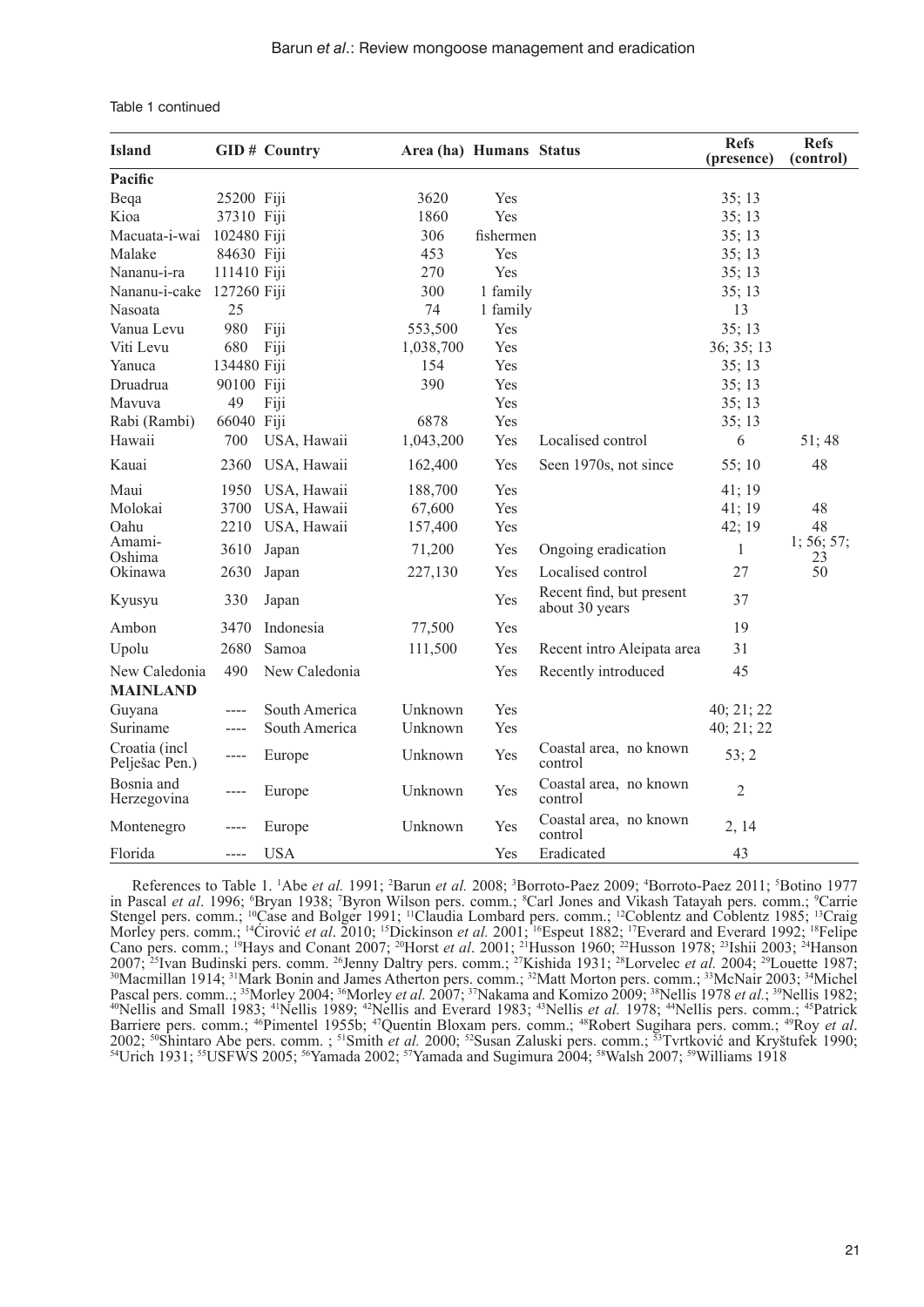Recently, mongooses were seen in the Aleipata area of Upolu Island, Samoa and in New Caledonia. One male mongoose was captured during initial trapping on Upolo by the Samoan National Invasive Task Team (Mark Bonin and James Atherton pers. comm.). On New Caledonia, a mongoose infestation was recently reported in Nouméa, and two individuals were trapped (Patrick Barriere pers comm.).

#### *South America*

The mongoose is present in Suriname and Guyana but we are unaware of control efforts. Previous reports of the mongoose in French Guiana (Nellis 1989) are not supported by recent evidence (Michel Pascal pers. comm.; Soubeyran 2008).

#### *Africa*

On the main island of Mauritius, the Mauritian Wildlife Foundation started a control programme in the Black River Gorges National Park in 1988 as part of the Pink Pigeon Project of reintroduction and predator control (cats, rats, mongooses). Year-round control is conducted with 10-12 students, staff, and volunteers. Wooden box traps (live drop traps) baited with salted fish are primarily used, but for elusive individuals a mix of live/kill traps and change of bait is employed. Estimated total cost is C. US\$ 20,000 per year (Roy *et al*. 2002; Carl Jones and Vikash Tatayah pers. comm.).

The mongoose was introduced to Grand Comore during the colonial period (Louette 1987), but no control programme has been reported (Michel Louette pers. comm.). We have no information on mongoose control efforts on the Tanzanian island of Mafia, but the presence of mongoose was confirmed in a recent report (Walsh 2007).

#### **ERADICATION METHODS**

#### **Traps and baits**

Trapping and toxic baiting have been employed for mongoose control and eradication (Lorvelec *et al.* 2004; Nellis 1982; Nellis *et al.* 1978; Pimentel 1955b; Yamada and Sugimura 2004). Hunting is not known to be employed or expected to be effective.

Mongooses appear susceptible to live traps, particularly box traps, which have been the primary method used to control and eradicate the mongoose. However, anecdotal evidence suggests some animals may become trap-shy or are naturally wary and cannot be trapped with this method (Tomich 1969; AB pers. obs.). Padded leg-hold traps have been used successfully in Hawaii for adult mongooses, but juveniles often do not exert enough pressure to trigger traps unless the trigger is very sensitive (James Bruch pers. comm.). Live traps have the advantage that nontarget captures can often be released unharmed, but ethical regulations require them to be checked frequently. Kill traps have been used on Okinawa and Amami-Oshima with great success. Recent trials of the Doc250 kill traps in Hawaii demonstrate that they may be more effective than box traps (Peters *et al*. 2011). Kill traps have the advantage that they do not require routine checks except to re-bait/ scent or remove carcasses. Where housings around kill traps can eliminate (or reduce to acceptable levels) the risk to non-target species, kill traps would be the preferred trap type. For eradication campaigns, multiple trap and bait/ scent types should be considered, as wariness or aversion to one combination may not be transferable to others.

Live traps have typically been deployed on grids. For eradications, at least one trap must be in each home range area, which is a minimum area of 0.75 ha (Nellis and Everard 1983). The successful campaign on Buck Island used box traps on a 50 x 50 m grid (National Park Service 1993), and that on Fajou used a 30 x 60 m grid (Lorvelec *et al.* 2004). As for other species, having key trap locations is more important than having traps spaced perfectly on a grid. GPS-marked trap locations can be reviewed later via GIS and any coverage gaps addressed. Eradication is possible in small-scale campaigns by trapping alone, but this requires significant manpower and resources.

To facilitate trapping, attractants such as varying types of food are often used. Nevertheless, using lures such as scent (glandular, etc), visual signs (feathers or fur), and auditory cues (prey distress/alarm call, or conspecific calls) may prove useful for mongoose removal or detection. Pitt and Sugihara (2009) found that perimeter baiting was effective, but artificial lures were not. Behavioural traits including home range marking, breeding behaviour, and continual hunting for prey (Gorman 1976b; Nellis 1989) suggest that including attractants might increase trapping and detection success.

Toxic baiting was advocated over 50 years ago as a means of increasing efficacy (Pimentel 1955b), yet few major advances have been made with this method. Because mongooses appear to have low selectivity and consume most bait types (Creekmore *et al.* 1994), baiting is likely to be highly effective. Key considerations include toxin type, bait type, baiting density, non-target species, and timing.

For a chemical to be lethal it must have a pathway and be in a sufficient dosage. Different species have different tolerances to each chemical, and this trait is leveraged to minimise risks to non-target species while putting target species at risk (e.g., Murphy *et al.* 2011). Several toxins have been used historically for controlling mongooses, including thallium sulfate, sodium monofluoroacetate (1080), and strychnine sulfate (Pimentel 1955b; Everard and Everard 1992). Mongooses are highly susceptible to diphacinone (LD50 0.2mg/kg BW), a first generation anticoagulant, and commercial diphacinone bait blocks have been used in Hawaii with mixed results (Stone *et al*. 1994). Diphacinone is currently the toxin of choice for targeting mongooses alone.

Baits used for delivering toxins to mongooses include chicken meat, boiled cowhide, eggs, salted fish, and commercial flavoured blocks (Pimentel 1955b; Everard and Everard 1992). The main problem with using toxic baits for carnivores is that baits typically used to deliver the toxin become unpalatable after a few hours. Baits have been developed for carnivores that remain palatable for >2 weeks for two large-scale programmes. In Texas, a rabies vaccination programme uses bait blocks effectively for multiple species, while in Western Australia a meat sausage bait was used to target cats and foxes (Skip Oertli pers. comm. 2009; http://www.dshs.state.tx.us/idcu/disease/ rabies/orvp/; Algar and Burrows 2004). These baits may be effective for mongoose programmes.

An important aspect of any eradication attempt using toxic baits is that bait must be available to every individual. The baiting density to achieve this goal varies depending on many environmental factors. Baiting densities for mongoose have already been investigated (Creekmore *et al.* 1994; Linhart *et al.* 1993; Linhart *et al.* 1997; Pimentel 1955b). A density of 24 non-toxic baits/ha has yielded a 96-97% efficacy rate on populations with  $5.84$  ( $\pm 1.04$ ) SE) and 5.75 (±1.04 SE) animals/ha (Creekmore *et al.* 1994). Bait consumption trials can be used to determine appropriate baiting densities required for mongooses in specific situations (Wegmann *et al.* 2011).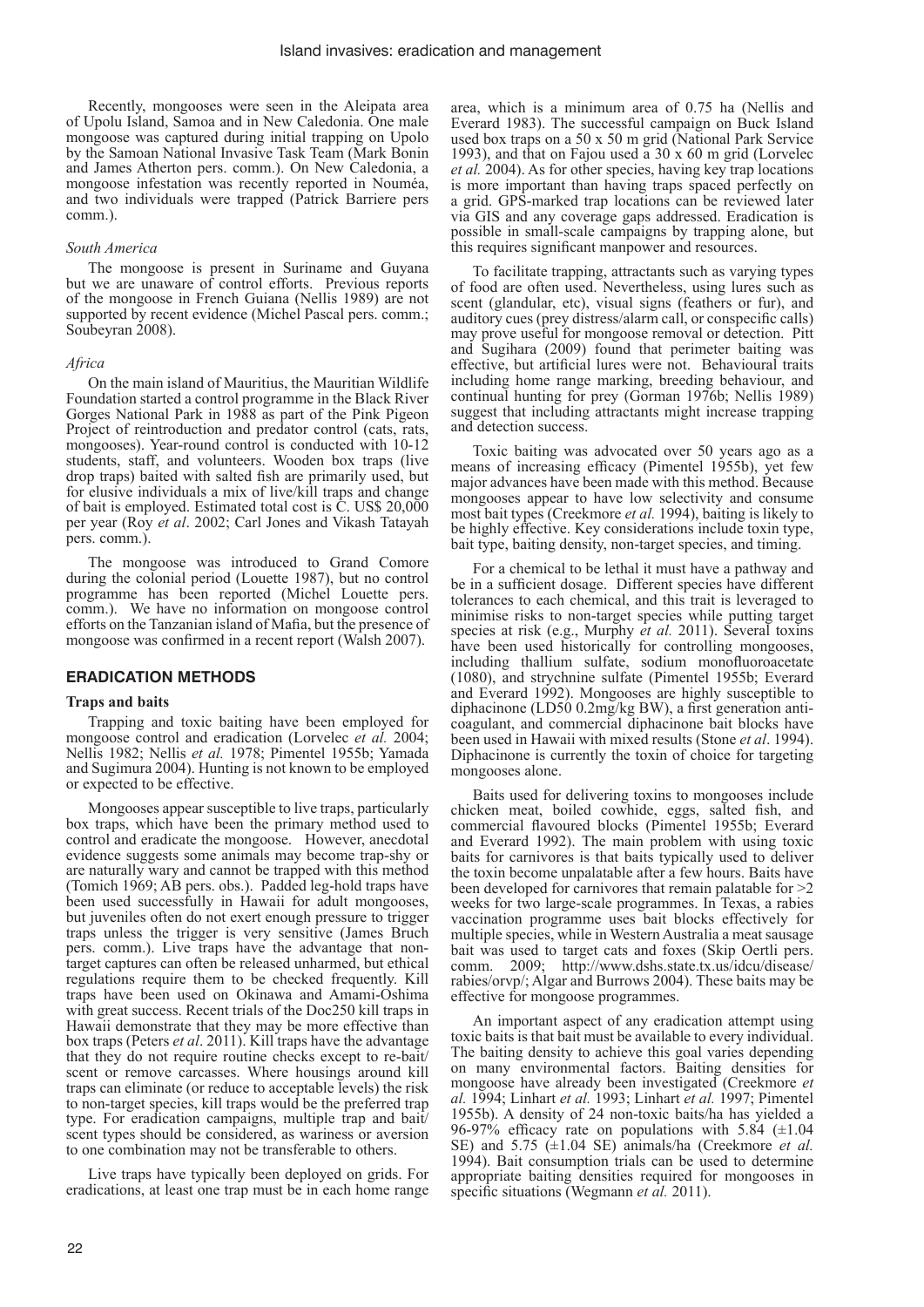#### **Maximising efficacy**

Various methods with potential use against populations of mongoose may pose risks to non-target species of conservation, cultural, or social importance. In such cases, risk assessments should identify where mitigation methods may be needed or whether some methods should not be employed. Timing is a potential mitigation measure, as some non-target species may periodically be absent from islands. On some islands, native mammalian predators will complicate eradication. For example, Mafia has the Egyptian mongoose (*Herpestes ichneumon*), the Adriatic islands of Korčula, Hvar, and Mljet have the stone marten (*Martes foina*), and many islands have native rodents.

For other problem species of mammals, toxic baiting has been timed to maximise bait uptake by target species while avoiding times when young are being nursed or targets have restricted ranges. Bait uptake can be highest when the usual sources of naturally available food are constrained (Algar and Burrows 2004; Howald *et al*. 2007). Islandspecific plans for mongoose should consider their breeding patterns following the increase in day length (Nellis and Everard 1983). Times when female mongoose are nursing young (and may have restricted home ranges) should be avoided. The young in dens may not contact baits but be sufficiently independent to survive, a likely reason for the failed eradication attempt on Isla Piñeros, Puerto Rico (Pimentel 1955b). Mongooses can breed year-round, so two pulses of baiting at an interval of 9 - 10 weeks are expected to be required. The experience on Piñeros Island indicates that a single pulse of baits can kill all adult mongooses, but independent young in dens survive (Pimentel 1955b). Two pulses of baiting have yet to be tried for the mongoose but have been effective on tropical rodents that also breed yearround. Until a single method can demonstrably remove all animals (like poison operations for rodents), eradication plans for mongoose should include other methods to detect and remove survivors, a procedure currently used for cat eradications (Campbell *et al.* 2011).

Aerial baiting may be the most cost-effective, efficient, scalable, and replicable method, because mongooses forage almost exclusively on the ground, where most bait will fall, and they readily take bait. Aerial baiting has successfully delivered baits to eradicate rodents and cats, reducing costs and overcoming issues with access caused by terrain and vegetation (Algar *et al.* 2001; Howald *et al.* 2007). Handbaiting could be used inexpensively on a small area to mimic an aerial baiting programme and provide proof of concept.

Feral cats and mongooses are found together on many islands. Controlling or eradicating one and not the other may yield little conservation benefit. Targeting both species simultaneously may be an option. Although mongooses are susceptible to diphacinone, cats are approximately 70 times more resistant (LD50 14.7mg/kg BW; Smith *et al.* 2000; Stone *et al.* 1994), and adult cats typically weigh at least 4 times more than adult mongooses. Diphacinone is thus suboptimal for targeting both species simultaneously. Paraaminopropiophenone (PAPP) is proposed as an alternative toxin for cats and other eutherian mammals such as canids and stoats in Australia and New Zealand as they are highly susceptible compared to most non-target species on islands (Fisher and O'Connor 2007; Marks *et al.* 2006; Murphy *et al.* 2007; Murphy *et al.* 2011; Savarie *et al.* 1983). Although no lethal dose (LD) data currently exists for mongooses, it is expected they would be highly susceptible to PAPP. Even if mongoose were four times more resistant than cats, the smaller body weight of mongooses would offset their relative resistance. Research is required to identify the lethal dose for mongooses, palatability, and the probability of emesis. Encapsulated PAPP, as is being developed for feral cats, would mask any flavor of the active ingredient and reduce the likelihood of emesis (Johnston *et al*. 2011).

Most islands with introduced mongooses are inhabited, so methods will need to be acceptable to the local populace while still being effective enough to ensure eradication. Live traps, and possibly kill traps and toxic bait stations, will be the key methods in urban areas where aerial baiting is typically not acceptable. Tamper-proof housings that eliminate access by children, pets, and non-targets must be developed before kill traps and toxic baits can be used in urban areas. Educating communities to the health risks mongooses pose to humans and livestock (Everard and Everard 1992) may facilitate acceptance of a campaign and the required methods by the community.

As for cats, mongoose eradications will require detection methods to confirm success. Methods for detecting cats can be applied to mongooses (see Campbell *et al.* 2011). Historically, box trapping has been the only detection method used in eradication campaigns. Larger and more complex campaigns will require additional methods and management tools to detect remnant individuals and confirm eradication. Tracking tunnels currently used in rodent eradication campaigns should be trialed for efficacy in mongoose detection. On Amami-Oshima dogs and camera traps are being used to detect mongooses (Shintaro Abe pers. comm.), but we were unable to find assessments of their efficacy.

#### **RECOMMENDATIONS**

Research funding for mongoose eradication trials is urgently needed. Baiting density, suitable toxins, lethal dosage and bait palatability vary depending on many environmental and behavioural factors. We encourage mongoose trials at smaller scales that can be replicated over larger areas by aerial baiting. Several islands that harbour the mongoose are small and uninhabited, and they can be used to test methods with limited liability.

The best opportunities for eradicating or containing an alien invasive species are often in sites where an invasion is in its early stages, when populations are small and localized and not yet well established. Priority for eradication should also be given to islands that can serve as sources for introduction to other areas and those that harbour endemic fauna.

At present many islands inhabited by mongoose are too large for eradication. Intensive localized control could benefit species that are at risk until eradication methods are developed. If planned carefully, such control could be done during a period when the mongoose is at most risk.

As more mongoose eradications are attempted, it is important that lessons learned from each attempt (whether successful or unsuccessful) and the skills learned be shared to ensure success of future efforts.

### **ACKNOWLEDGEMENTS**

We owe thanks to David Nellis, Sugoto Roy, Michel Pascal, Shintaro Abe, Craig Morley, Glen Gerber, Sandy Echternacht, Clive Petrovic, William Kilpatrick, Jennifer Daltry, Quentin Bloxam, Matt Morton, Blair Hedges, Gad Perry, Byron Wilson, Bob Henderson, Robert Powell, Francisco Vilella, Joe Wunderle, Felipe Cano, Claudia Lombard, Mike Treglia, Donald Hoagland, Carrie Stengel, Adrian Hailey, Peter Dunlevy, Robert Sugihara, Will Pitt,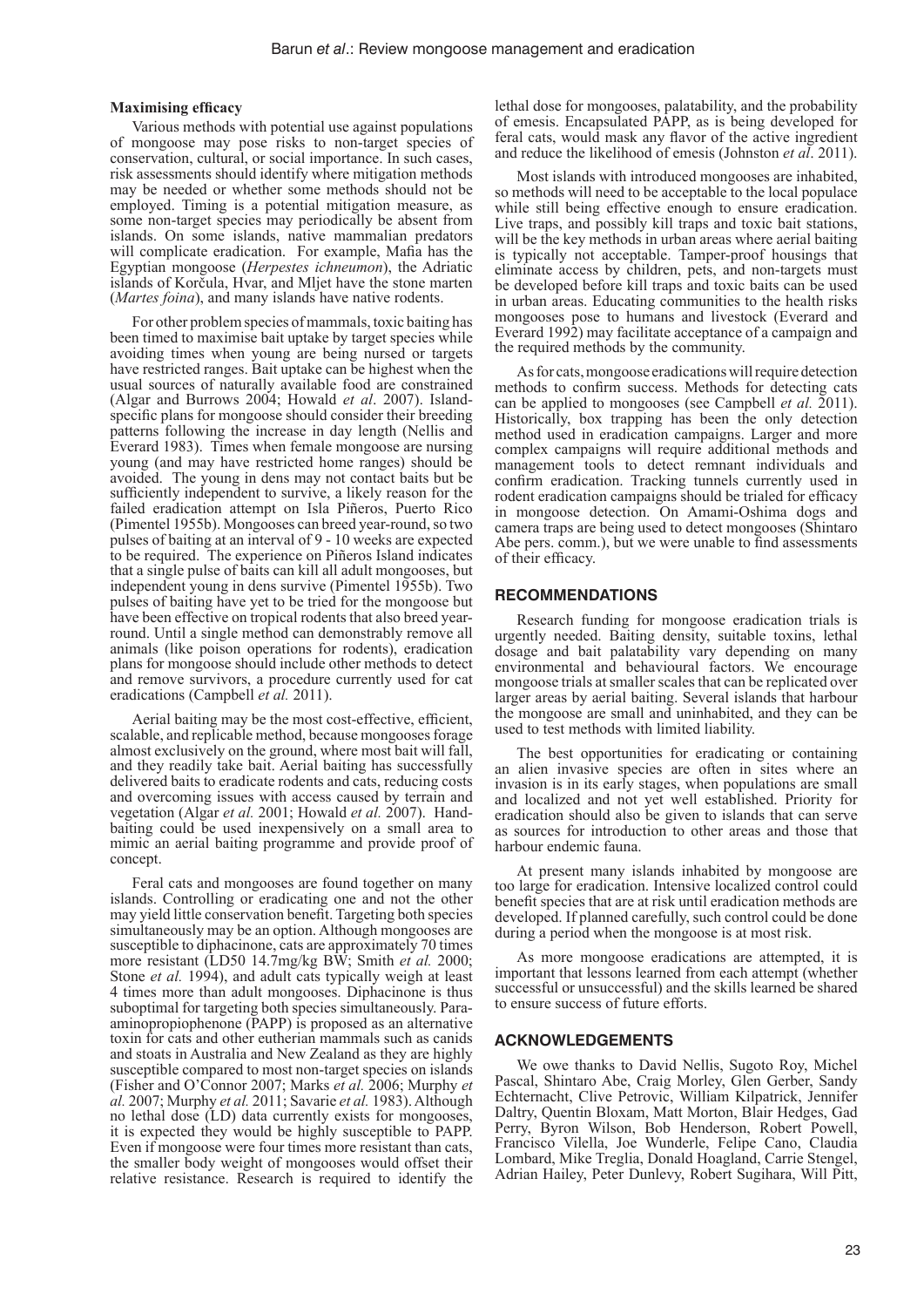Katie Swift, Darcy Hu, Martin Walsh, Michel Louette, Carl Jones, Vikash Tatayah, Go Ogura, David Pimentel, Elaine Murphy, Susan Zaluski and Tsitsi McPherson for completing the survey or providing advice on the manuscript. Reina Heinz and Jessica Welch helped identify GID numbers. Dick Veitch, Dave Towns, and one anonymous reviewer improved the manuscript.

# **REFERENCES**

- Abe, S.; Takatsuki, Y.; Handa, Y. and Nigi, H. 1991. Establishment in the wild of the mongoose (*Herpestes* sp.) on Amami-Oshima Island. *Honyurui Kagaku. 31*: 23-36. (in Japanese with English summary)
- Algar, D.; Angus, G.J.; Brazell, R.I.; Gilbert, C. and Withnell, G.B. 2001. Farewell felines of Faure. Report to Australian Wildlife Conservancy. Department of Conservation and Land Management, Wanneroo, Western Australia. 12 pp.
- Algar, D. and Burrows, N.D. 2004. Feral cat control research: Western Shield review, February 2003. *Conservation Science Western Australia 5*: 131-163.
- Baldwin, P.H.; Schwartz, C.W. and Schwartz, E.R. 1952. Life history and economic status of the mongoose in Hawaii. *Journal of Mammalogy 33*: 335-356.
- Barun, A.; Budinski, I. and Simberloff, D. 2008. A ticking time-bomb? The small Indian mongoose in Europe. *Aliens 26*: 14-16.
- Barun, A.; Simberloff, D. and Budinski, I. 2010. Impact of the small Indian mongoose (*Herpestes auropunctatus*) on native amphibians and reptiles of the Adriatic islands, *Croatia. Animal Conservation 13*: 549- 555.
- Borroto-Páez, R. 2009. Invasive mammals in Cuba: an overview. *Biological Invasions 11*: 2279-2290.
- Borroto-Paéz, R. 2011. Los mamíferos invasores o introducidos. In: R. Borroto-Paéz and C.A. Manina (eds.). *Mamíferos en Cuba,* pp. 220-241. UPC Print, Vasa, Finland.
- Bryan, E.H. Jr. 1938. The much maligned mongoose. *Paradise of the Pacific 50 (4)*: 32-34.
- Campbell, K.J.; Harper, G.; Algar, D.; Hanson, C.C.; Keitt, B.S. and Robinson, S. 2011. Review of feral cat eradications on islands. In: Veitch, C. R.; Clout, M. N. and Towns, D. R. (eds.). 2011. *Island invasives: eradication and management*, pp. 37-46. IUCN, Gland, Switzerland.
- Case, T.J. and Bolger, D.T. 1991. The role of introduced species in shaping the distribution and abundance of island reptiles. *Evolutionary Ecology 5*: 272-290.
- Coblentz, B.E. and Coblentz, B.A. 1985. Control of the Indian mongoose *Herpestes auropunctatus* on St. John, US Virgin Islands. *Biological Conservation 33*: 281-288.
- Creekmore, T.E.; Linhart, S.B.; Corn, J.L.; Whitney, M.D.; Snyder, B.D. and Nettles, V.F. 1994. Field evaluation of baits and baiting strategies for delivering oral vaccine to mongooses in Antigua, West Indies. *Journal of Wildlife Diseases 30*: 497-505.
- Ćirović, D.; Raković, M.; Milenković, M. and Paunović M. 2010. Small Indian Mongoose *Herpestes auropunctatus* (Herpestidae, Carnivora): an invasive species in Montenegro. *Biological Invasions 13*: 393-399.
- Dickinson, H.C.; Fa, J.E. and Lenton, S.M. 2001. Microhabitat use by a translocated population of St Lucia whiptail lizards (*Cnemidophorus vanzoi*). *Animal Conservation 4*: 143-156.
- Espeut, W.B. 1882. On the acclimatization of the Indian mongoose in Jamaica*. Proceedings of the Zoological Society of London 1882*: 712- 714.
- Everard, C.O. and Everard, J.D. 1992. Mongoose rabies in the Caribbean. *Annals of the New York Academy of Sciences 653*: 356-366.
- Fisher, P. and O'Connor C. 2007. Oral toxicity of paminopropiophenone to ferrets. *Wildlife Research 34*: 19-24.
- Genovesi, P. 2007. Limits and potentialities of eradication as a tool for addressing biological invasions. In: Nentwig, W. (ed.). *Biological Invasions, Ecological Studies 193*, pp. 385-400. Springer.
- Gorman, M.L. 1976a. A mechanism for individual recognition by odour in *Herpestes auropunctatus* (Carnivora: Viverridae). *Animal Behavior. 24***:** 141-146.
- Gorman, M.L. 1976b. Seasonal changes in the reproductive pattern of feral *Herpestes auropunctatus* (Carnivora: Viveridae), in the Fijian islands. *Journal of Zoology 178***:** 237-246.
- Hays, W.S.T. and Conant, S. 2003. Male social activity in the small Indian mongoose *Herpestes javanicus*. *Acta Theriologica 48*: 485-494.
- Hays, W.S.T. and Conant, S. 2007. Biology and impacts of Pacific island invasive species. 1. A worldwide review of effects of the small Indian mongoose, *Herpestes javanicus* (Carnivora: Herpestidae). *Pacific Science 61*: 3-16.
- Henderson, R.W. 1992. Consequences of predator introductions and habitat destruction on amphibians and reptiles in the post-Columbus West Indies. *Caribbean Journal of Science 28*: 1-10.
- Henderson, R.W. and Berg, C.S. 2006. The herpetofauna of Grenada and the Grenada Grenadines: Conservation concerns. *Applied Herpetology 3*: 197-213.
- Hinton, H.E. and Dunn, A.M.S. 1967. *Mongooses: their natural history and behaviour*. Oliver and Boyd Ltd., London, UK.
- Hodgson, B.H. 1836. *Mangusta auropunctata*. *Journal of Asiatic Society Bengal 5*: 235-236.
- Horst, G.R.; Hoagland, D.B. and Kilpatrick, C.W. 2001. The mongoose in the West Indies - the biogeography of an introduced species. In: Woods, C.A. and Sergile, F.E. (eds.). *Biogeography of West Indies: new patterns and perspectives*. CRC Press, Boca Raton, Florida, pp. 407-422.
- Howald, G.; Donlan, C.; Galvan J.; Russel, J.; Parkes, J.; Samaniego, A.; Wang, Y.; Veitch, D.; Genovesi, P.; Pascal, M.; Saunders, A. and Tershy B. 2007. Invasive rodent eradication on islands. *Conservation Biology 21*: 1258-1268.
- Husson, A.M. 1960. Het voorkomen van de mungo in Suriname. *Lutra 2*: 12-13.
- Husson, A.M. 1978. *The mammals of Suriname*. Zoölogische Monographieën van het Rijksmuseum van Natuurlijke Historie. Brill, Leiden, Netherlands.
- Ishii, N. 2003. Controlling mongooses introduced to Amami-Oshima Island: a population estimate and program evaluation. *Japanese Journal of Conservation Ecology 8*: 73-82. (in Japanese)
- Hanson, C. C. 2007. Restoring the Goat Islands for creating a suitable environment for reintroducing Jamaican iguanas: goat, cat, and mongoose eradication plan - 2007-DRAFT-03. Unpublished Report, Island Conservation, Santa Cruz, CA.
- IUCN. 2000. IUCN Guidelines for the Prevention of Biodiversity Loss caused by Alien Invasive Species. Fifth Meeting of the Conference of the Parties to the Convention on Biological Diversity. Species Survival Commission of IUCN.
- Johnston, M.; Algar, D.; O'Donoghue, M. and Morris, J. 2011. Field efficacy of the Curiosity feral cat bait on three Australian islands. In: Veitch, C. R.; Clout, M. N. and Towns, D. R. (eds.). 2011. *Island invasives: eradication and management*, pp. 182-187. IUCN, Gland, Switzerland.
- Kishida, K. 1931. Professor Watase and the import of mongooses. *Zoological Science 43*: 70-78. (in Japanese)
- Linhart, S.B.; Creekmore, T.E.; Corn, J.L.; Whitney, M.D.; Snyder, B.D. and Nettles, V.F. 1993. Evaluation of baits for oral rabies vaccination of mongooses: Pilot field trials in Antigua, West Indies. *Journal of Wildlife Diseases 29*: 290-294.
- Linhart, S.B. 1993. Bait formulation and distribution for oral rabies vaccination of domestic dogs: an overview. *Onderstepoort Journal of Veterinary Research 60*: 479-490.
- Linhart, S.B.; Baer, G.M.; Balderas Torres, J.M.; Engeman, R.M.; Collins, E.F.; Meslin, F. X.; Schumacher, C.L.; Taweel (el-), A.H. and Wlodkowski, J.C. 1997. Acceptance of candidate baits by domestic dogs for delivery of oral rabies vaccines. *Onderstepoort Journal of Veterinary Research 64*: 115-124.
- Lorvelec, O.; Delloue, X.; Pascal, M. and Mege, S. 2004. Impacts des mammiferes allochtones sur quelques especes autochtones de l'Isle Fajou (Reserve Naturelle du Grand Cul-de-sac Marin, Guadeloupe), etablis a l'issue d'une tentative d'eradication. *Revue D'Ecologie - La Terre et La Vie 59*: 293-307.
- Louette, M. 1987. Poissons dulcaquicoles, batraciens, reptiles et mammiferes de l'archipel des Comores. *Ya Mkobe 3*: 4-7.